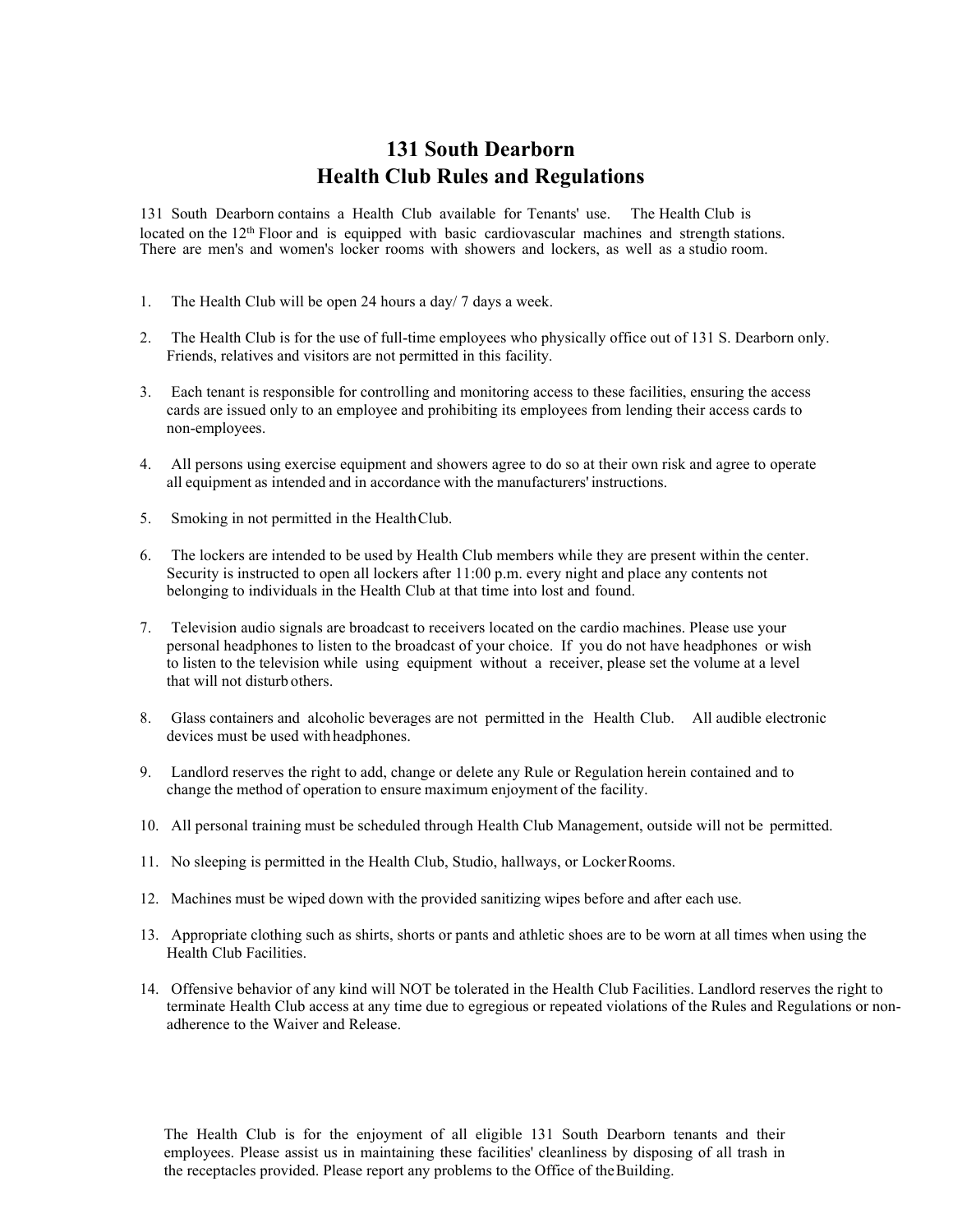## **Waiver and Release of Claims Arising Out of the Use of the**

### **131 South Dearborn Health Club Facilities**

hereby request permission to use the Fitness Center, located on level 12 of Citadel Center – 131 South Dearborn, 131 South Dearborn, Chicago, IL together with any and all equipment, and other facilities located therein (the "Fitness Facilities"). I understand and acknowledge that the Fitness Facilities are not public facilities, but are for the exclusive use of those individuals, such as myself, who are specifically authorized in writing 131 South Dearborn, LLC C/O Hines Interests Limited Partnership ("Landlord") or its authorized representative to use the facilities, and who read and sign this **WAIVER AND RELEASE.** I understand that the Fitness Facilities shall be unmanned and unsupervised. Any and all employees or agents of Landlord or its authorized representative who may be present at any time in the Fitness Facilities are not trained or authorized to provide health, fitness, medical assistance or advice. I understand and acknowledge that there are risks inherent with vigorous exercise, weight training, or other activities customarily undertaken at the Fitness Facilities and with the use of the pool, including but not limited to serious bodily injury or even death. I also understand and acknowledge that I should not engage in vigorous exercise, weight training, or other activities customarily undertaken at the Fitness Facilities without first consulting my personal physician and considering any particular risks I may incur in participating in these activities. I acknowledge that any safety equipment needed and/or required by law are to be provided by me.

I further understand and acknowledge that novel coronavirus ("COVID 19") infections have been confirmed throughout the United States, including in the State where the Fitness Facilities are located. I acknowledge that the Centers for Disease Control and Prevention ("CDC") has advised that COVID-19 is transmitted mainly from person-to-person, including through respiratory droplets, and may be spread by people who are not showing symptoms. Accordingly, I understand that there is an inherent risk of exposure to COVID 19 through use of the Fitness Facilities. I certify that I will not enter the Fitness Facilities if I have tested positive for COVID 19 within the last thirty (30) days or been exposed to someone that has tested positive for COVID 19 or is believed to have contracted COVID 19 within the last thirty (30) days, nor will I enter the Fitness Facilities if I have any of one of the following known symptoms of COVID 19: fever or chills, cough, shortness of breath or difficulty breathing, fatigue, muscle or body aches, headache, new loss of taste or smell, sore throat, congestion or runny nose, nausea or vomiting, or diarrhea.

I HEREBY ASSUME ALL OF THE RISKS OF USING THE FITNESS FACILITIES AND THE EQUIPMENT THEREIN, INCLUDING THE RISKS OF COVID 19 EXPSOURE. I FURTHE R AC KNOWLEDGE AND AGREE THAT, IN CONSIDERATION FOR BEING PERMITTED TO USE THE FITNESS FACILITIES, I SHALL BE ENTIRELY RESPONSIBLE FOR, AND I HEREBY WAIVE AND RELEASE ANY AND ALL CLAIMS I HAVE OR MAY HAVE IN THE FUTURE AGAINST LANDLORD, AND ITS SUCCESSORS, ASSIGNS, AFFILIATES, DIRECTORS, OFFICERS, EMPLOYEES, PARTNERS, MEMBERS, OWNERS, MANAGERS, TENANTS, OR CONTRACTORS (COLLECTIVELY, "LANDLORD PARTIES") FOR ANY AND ALL LOSSES, COSTS, EXPENSES, INCLUDING REASONABLE ATTORNEY'S FEES, DAMAGES, OR LIABILITIES WHATSOEVER OF ANY NATURE, INCLUDING PROPERTY DAMAGE, LOSS OR THEFT, BODILY INJURY OR DEATH RELATED TO COVID 19 OR OTHERWISE, ARISING OUT OF (i) MY USE OF THE FITNESS FACILITIES, (ii) THE NEGLIGENCE OR OTHER ACTS OF THE LANDLORD PARTIES, WHETHER DIRECTLY CONNECTED TO MY USE OF THE FITNESS FACILITIES OR NOT, AND HOWEVER CAUSED, OR (iii) THE CONDITION OF THE FITNESS FACILITIES. FURTHER, I AGREE TO INDEMNIFY, HOLD HARMLESS, AND PROMISE NOT TO SUE, THE LANDLORD PARTIES FROM AND AGAINST ALL CLAIMS, CAUSES OF ACTION, JUDGMENTS, LIABILITIES, COSTS OR EXPENSES, INCLUDING ATTORNEY'S FEES AND OTHER LITIGATION COSTS, WHICH MAY IN ANY WAY ARISE

### LIABILITIES ARE CAUSED SOLELY OR IN PART BY THE NEGLIGENCE OF A LANDLORD PARTY.

FROM MY USE OF THE FITNESS FACILITIES, EVEN IF SUCH

I also agree that my use of the Fitness Facilities sha ll be in accordance with the Rules and Regulations attached hereto, as the same may be amended, modified or replaced from time to time by Landlord or its authorized representative, and I agree to follow CDC guidelines for minimizing the risk of COVID 19 spread, including maintaining appropriate physical distance from other persona, hand washing, cleaning and disinfecting, and following local ordinances regarding the use of gyms or other public spaces. I further agree to follow any oral instructions or directions given by the employees, agents or representatives of Landlord at the Fitness Facilities. I agree that my failure to use the Fitness Facilities in accordance with the Rules and Regulations or as directed by such agents or representatives at the Fitness Facilities may result in the permanent loss of my privileges to use the Fitness Facilities. I certify that I have read this document, and I fully understand its content. I am aware that this is a release of liability and a contract and I sign it of my own free will.



Signed